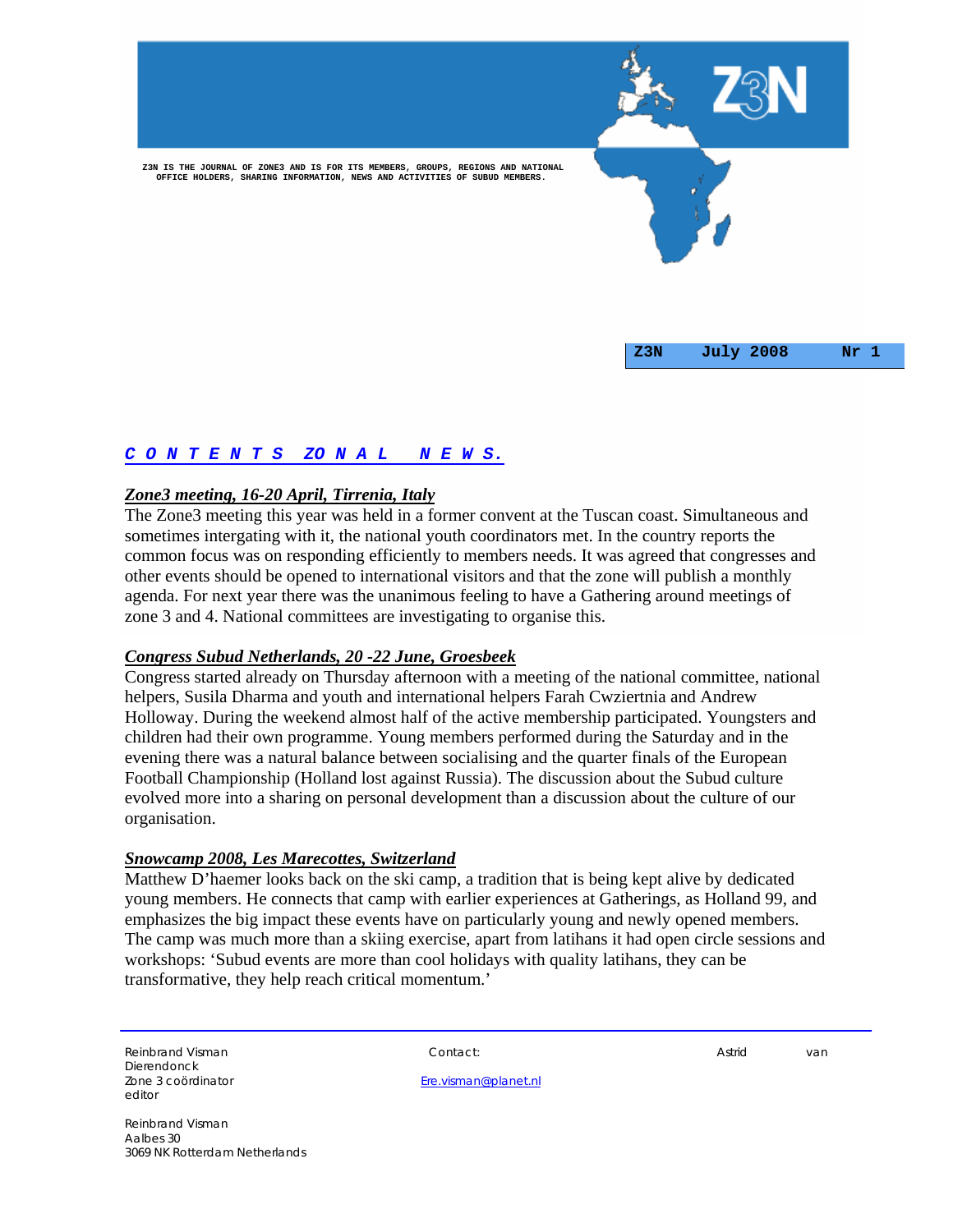# *Meeting of national youth coordinators, 16-20 April, Tirrenia, Italy*

The national youth coordinators with Rhyana Blakely and Dahliani Drezja observed that the gap in age distribution of members is much less in countries with a youth caring culture. For the three different target groups, Subud children, Subud teenagers, and young members, the Subud children should have a different coordinator. For newly opened young members it is crucial that they meet with their Subud peers. National youth coordinators are often in a helpers role, it is important that they work closely together with national helpers and national committees. Subud youth activities can be a good introduction to non-Subud friends. For international contacts a zone3 facebook group will be set up.

# *Visioning meeting British national council, 22-24 February, Norwich*

The national council of Subud Britain had a visioning weekend in February, a goal setting exercise with the aim 'to build a collective understanding of the national council till 2010'. The common threads through the discussions were the need for a common project, how to cooperate more closely at every level and especially with the wings, how to make ourselves a respected organisation. In practical terms this could boil down to Subud properties in connection with enterprises, setting up of schools, nursing homes, therapy centers. In the next two years an implementation plan will be developed.

# *The zone3 agenda will be published separately on a montly basis.*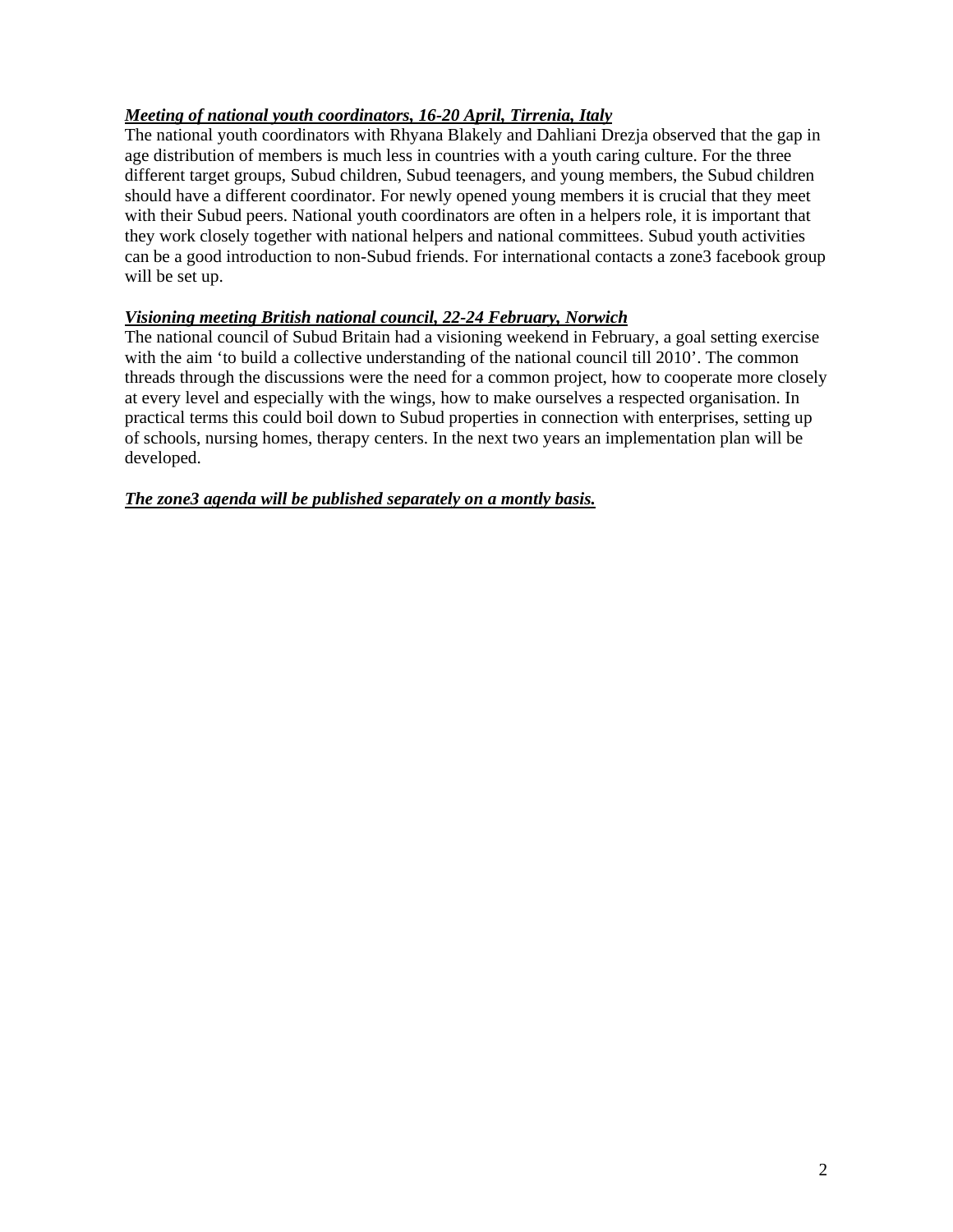## *A R T I C L E S*

## *Zone3 meeting, 16-20 april, Tirrenia, Italy*

This year the zone3 meeting was held in the same venue as the Italian congress in January in Tirrenia, at the Tuscan coast. On Thursday the kejiwaan councillors met by themselves. In the evening they were joined by the country delegates for latihan. Simultaneous with the zonal meeting and sometimes integrating with it, the national youth coordinators met together with Rhyana Blakeley, SYAI co-chair, and Dhaliani Drejza, zone3 youth coordinator. (see separate report)

The best part of Friday was spent on country reports and zonal business, followed by a meeting with the youth coordinators. After lunch Andrew Holloway read Bapak's poem on 'being enterprising'. Saturday was for international affairs with at the end of the day a meeting on zonal finance. As many delegates had to leave on Sunday before lunch, there was after latihan only a short farewell meeting. The kejiwaan councillors participated in the meetings and regularly broke out to do their own business.

#### *Country reports*

In the country reports the common focus was on response to members needs. Also Subud Britain has to give a lot of attention to the management of their properties. The British council had a visioning day in February with enterprises and social projects as main topics, in the sense of the 'way of working together'.(see separate report). The Lewes group is looking for a larger Subud house, probably including an enterprise. Loudwater is seriously investigating the purchase of the property, with the idea to combine Subud use with a commercial and social enterprise. The house is already functioning as a local social center.

Subud Spain has about 100 active members in 6 groups. The groups are very different with their own culture and language. There are no projects as such, but incidental events are organised. An example was the public spring festival organised by the groups of Alicante and Elche. They had food and drink and arts materials for the children and youth. It was a big success and resulted in some new members. The national committees of Portugal and Spain have taken the initiative to restart Subud Iberia, a cooperation that aims at common projects and events.

Subud Italy has decreased in membership, they have lost a whole group. Each year 10-12 new members are opened, but only a few stay, the others quit coming to latihan very soon after their opening. They have not yet found the key to solve this.

The French national committee visits the groups together with the national helpers; they want to support the groups to become more active. They plan to start a Bed & Breakfast network for travelling Subud members. The proceeds will go to the wings. This is also good to involve isolated members.

In Portugal Lisbon has initiated the Forum of Initiatives for cultural development, reported in the October issue of last year. They are looking for ways to legalise this activity.

It was agreed that congresses and other events, organised in the countries of zone3 are open to members from other countries. The zone will publish a monthly agenda.

#### *International, World Congress*

On Saturday time was spend with Maya Bernardes on international affairs. The official dates for the World Congress in New Zealand are 4 Jan 2010 arrival and 18 Jan departure. At congress there will be a large need for volunteers, the aim is to make the workload less than in Innsbruck. It will also be relatively easy for young people to get a work permit for New Zealand. There may be a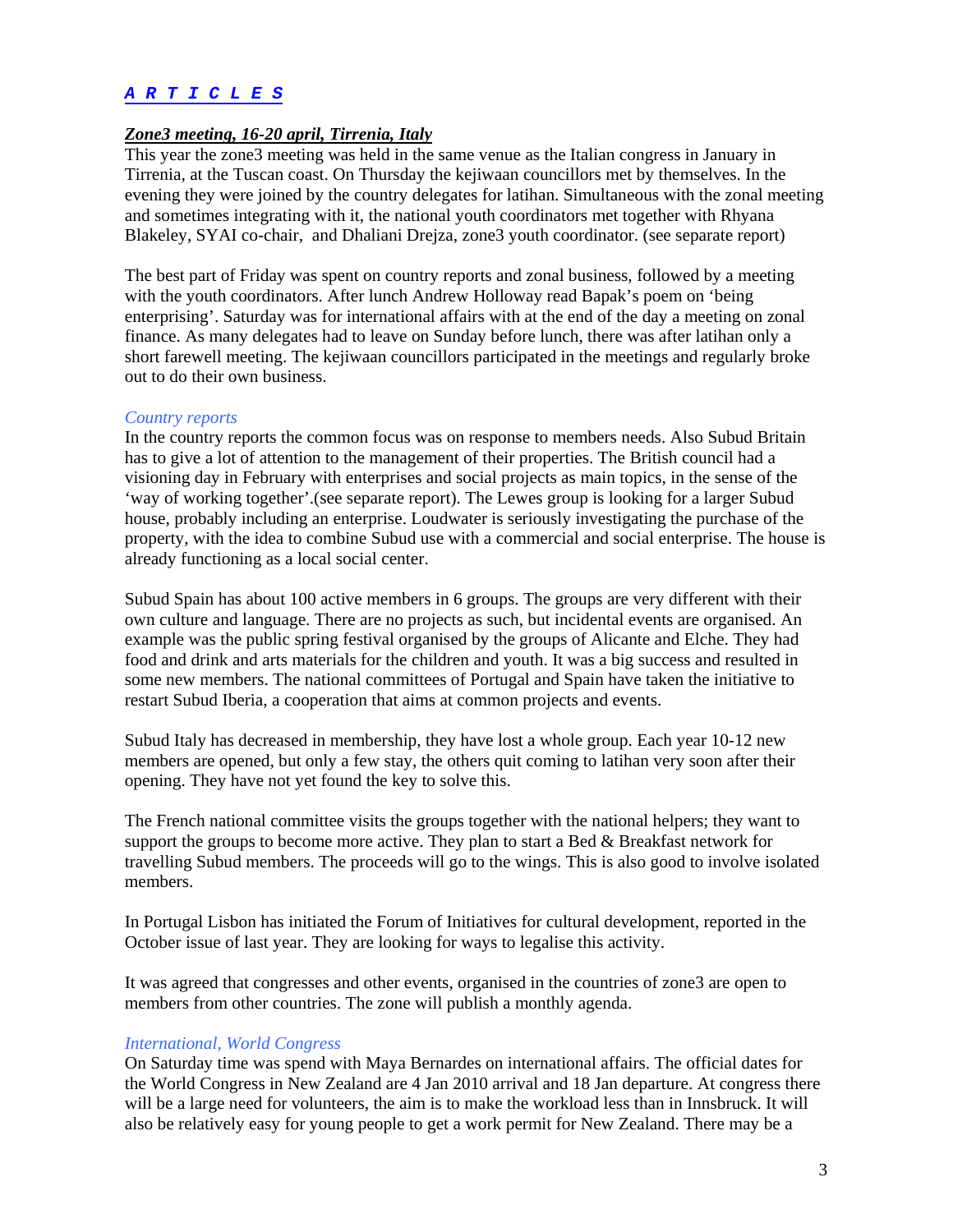virtual congress for those who can't come. For the content of the congress input is requested from the countries.

ISC prepared a preliminary list of voting items that was discussed at the meeting as a first trial to sound reactions. It will be further adapted and then sent to the WSC and to the national committees for reactions. On the list were continuity in the organisation, election and testing of the WSA chair and the executive chair, new zone-reps to be appointed at least 3 months before congress (meaning next summer for zone3), and good job descriptions for all functions.

Further we talked about the 6 official Subud sites that are in preparation: subudlibrary, subudworldnews, subudlife, subud.org (the site of the organisation with pages for the zones and a virtual office), subud.com (for the public), subud.net (an interactive members site).

And finally we talked about the now running initiative on our own Subud community. There is no strict time schedule for reactions, but some input was already received. It would be nice to have some results in July, that could be presented at the WSC meeting.

#### *Next meeting*

For next year's meeting there was the unanimous feeling to combine it with zone4, embedded in a Gathering. National committees are now investigating if they could organise this.

## *Kejiwaan councillors*

The kejiwaan councillors started on Thursday. Men and ladies with international helpers Andrew, Jorge and Heloise talked about the individual countries. Topics raised included: confusion in a country as to the work of the kejiwaan councillors, treating the latihan as only spiritual or like going to church and not seeing that the latihan should be brought into our daily lives, different approach between helpers who knew Bapak and those who haven't, some mixing of the latihan with new age or other practices, a polite and nice helpers group but not testing together, reluctance to dealing with or admitting problems, not using testing in the right way but using it to solve everything in life, good feeling of harmony in the national dewan, helper days and weekends, kejiwaan gatherings for members, working with the national committee. Also particular aspects of work of kejiwaan councillors were discussed and tested: how we face our difficulties, support each other, what were the priorities in each country, our perceptions and the realities, how can we move forward. In a special latihan with the committee members their role in their country and then in the zone was received. The kejiwaan councillors tested which congresses across the zone each of us should attend. This part of the Zonal dewan work has been tested and received as one of great support, and a marvellous aspect of the work of the Zonal dewan

## *Bapak's Poem*

Cilandak 3 February 1980 (read by Andrew on Friday afternoon)

*Do not ever be disappointed or depressed; you have received the guidance of God which manifests itself in the latihan kejiwaan. Which means that you have been approached by God or that God is close to you in everything you do. Then why are you still fearful and worried in acting or doing something in your life? God will bring you proof of this if you truly act in your life, based on faith in the greatness of God Almighty. You will have been purified by the way of the Latihan Kejiwaan which you received. This has been like an opening of the way of your life. But you are still not serious enough in your approach to your work or duty*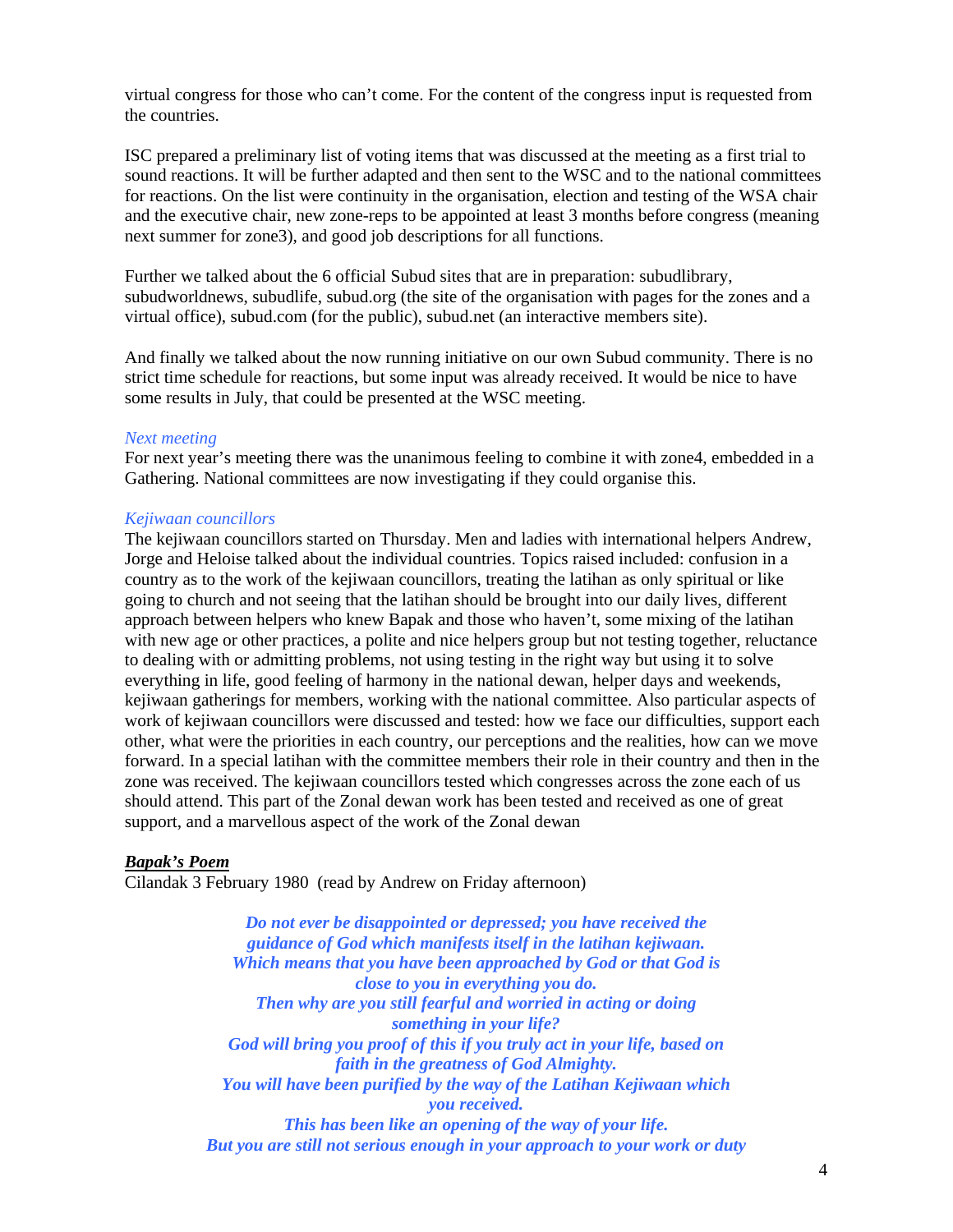# *in*

## *this life. Therefore follow what has been told to you, that it is necessary for all of you to do an enterprise, in order that you can learn the true meaning of Mudjizat, Kodrat, and Irodat. Madjizat is the way of God's Grace, Kodrat is God's will in all things, and Irodat is the way of man's own effort*

## *Congress Subud Netherlands, 20 – 22 June, Groesbeek*

*Erica Visman, committee councillor, reports:* 

'Like previous years the congress was held in the Bahai Centre in the middle of the woods near Nijmegen. Actually the congress started already on the afternoon of the  $19<sup>th</sup>$  in the Rotterdam Subudhouse where the international helpers, Farah Czwiertnia and Andrew Holloway, met the national helpers and national committee as a preparation for the congress. We did latihan and testing, among other things about the state and needs of Subud Holland and what each one of us could do to help fulfil these needs. During the meal with delicious soup and bread we were joined by members of the SD-committee and our brand-new two youth coordinators. Latihan and testing together, also with the wings, proved to be a good start for a successful congress and all those present felt happy and satisfied.

The congress started the next day in the afternoon with a kejiwaan meeting for the members. We were surprised to see how many members arrived already on Friday. About 50 members stayed for the whole weekend, about 70 members attended the congress on one or more days, half of the active membership. Apart from the international helpers we welcomed as foreign guests Richard and Marianne Harvey and Sergio Moreno as kejiwaan councillors and Carla Moreno and Insiyah Gonsalves as committee councillors.

On Saturday, after latihan and extensive testing, we had our AGM which run smoothly in a lively atmosphere, even the discussion about finance went well. The national helpers mentioned in their report that they want to give more attention to the functioning of the local helpers. Sabrina Castillo reported as vice-chair about the situation and development of Susila Dharma in the Netherlands. After a difficult start the (new) team had found a balance, the tasks are divided and the team is functioning well. Subud Youth was very active during the congress, 14 youngsters and 5 children were present and had their own programme, organised by the youth coordinators. At the end of the congress the youth had their own latihan which they said to be very special. Although we don't have an active Sica coordinator at he moment, Sica was present during the congress and there were several performances of young people: Roberta Petzoldt showed a videofilm that she had made, Kristin Ronnevig, who also had given a clownsworkshop, performed as a clown and did a mime-act together with Lydia Sillem and Beatrijs Wessels proved to be an almost professional singer.

The international organisation also got attention. Leonard van Willenswaard explained the way MSF is functioning and Reinbrand Visman gave a clear explanation about the way Subud is organised internationally, which was especially important for the newer members. In the afternoon we divided in small groups to discuss the  $2<sup>nd</sup> WSA$  initiative about our Subud culture. This went very well, but a quick look at the results learned that most members are more involved with their own development and how the latihan changed their lives, than in the culture of the organisation. Saturday night stood in the sign of European Football Championship. The addicts were looking at a big screen in the lounge to see how Holland went down in a match with Russia!

On Sunday we remembered Bapaks birthday. Ibu Rahayu sent us a message, that was read out at the beginning of the congress. Liana Huibers read out Bapaks last words from ´remembrances of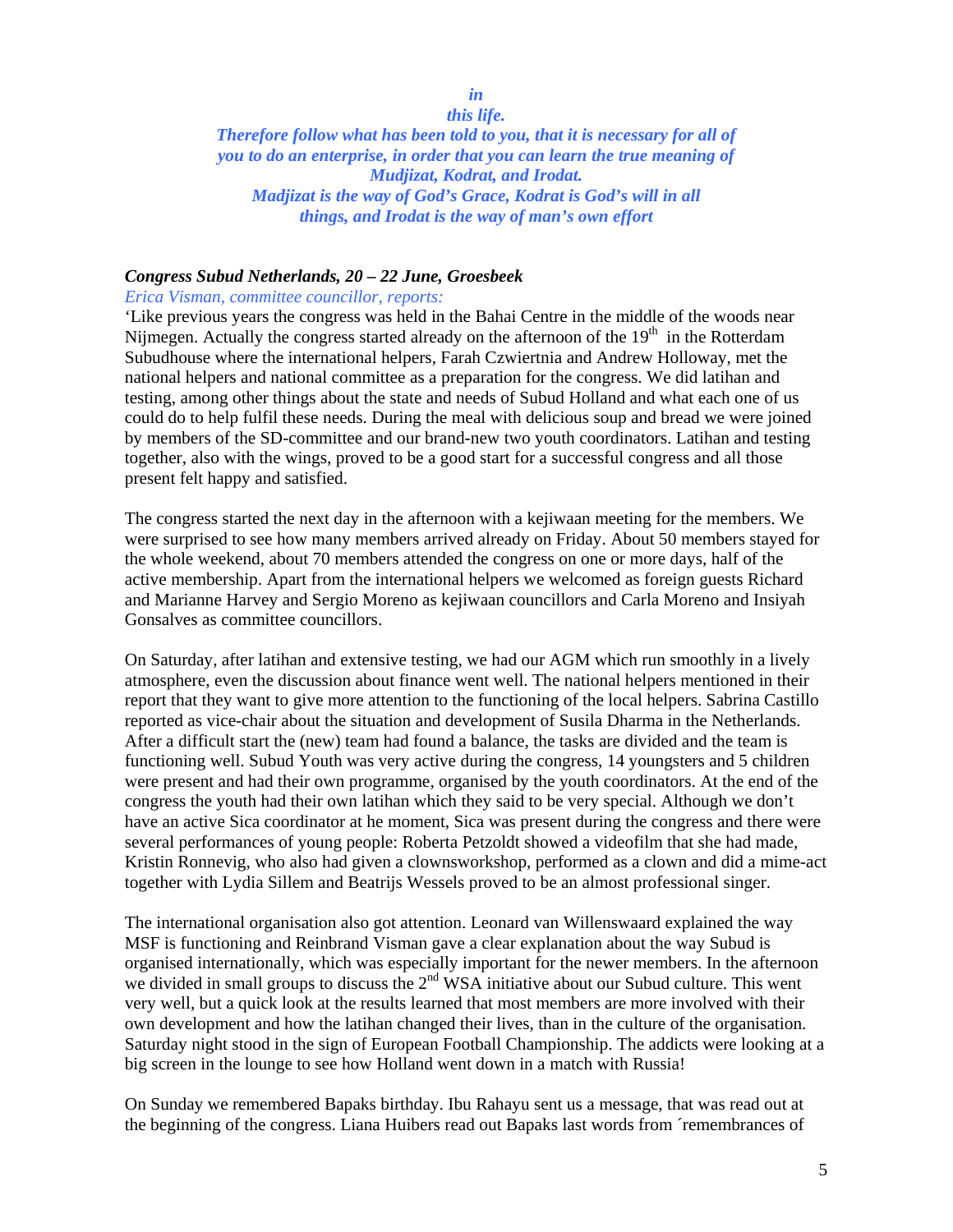Bapaks last days´, we had a lot of cake and looked at a part of the dvd `Bapak: The man and his mission´, which was received very well and quite a few members wanted to see all of it. '

## **Snowcamp 2008, Les Marecottes**

## *Matthew D'Haemer reports.*

'I always had a good pre-conceived idea of the snowcamp, friends that have been in the past always raved on about it. I love skiing and Subud events and I always thought I'd go some day, when I'd have the money/time... It's funny the different stages of reflexion one can go through when deciding to go to something, or not. How much is it going to cost, have I got the time, the effort of planning and organising all the details...etc... But then on the other hand you visualise the event and see what you will get out of it, the fun, friends, meaningful effect on us...

A few months after I got opened in Wales, I was thinking about going to the Holland99 event, and these thoughts were running through my head and then one of our helpers said "don't look for reasons to go, but look for good reasons why you should not go..." it completely transformed my thinking... even though I had never been to a Subud event I knew that it was important and that I didn't have a good enough reason to not go... Going profoundly changed my life and the place Subud now has in my life... the time, money, efforts to get there were completely negligible compared to the experiences I had and the new friends I met there.

During the summer I heard about the snowcamp and it crossed my mind and thought briefly, it would be nice but the time, money, effort pushed it back out of my mind. A few weeks before the camp I got an email from Dahliani (Zone Youth coordinator) saying that as the camp was not full and the zone would help fund some people to go, if money was a barrier to them. So I thought again and couldn't find a good reason not to go. (Thank you Zone!!)

The trip went smoothly and I arrived in Les Marecottes, a beautiful non-touristy village high in the Swiss mountains. The hotel was modern and nice, and Sebastian and Leuthold's family, the key organisers of the camp greeted me with big smile. (a nice bunch that lot!!) The snow was great, and skiing with Conrad and Alwina (the only 2 Leuthold's to ski/surf) was really great. We had so much fun! But the skiing was a only small part really. Many evenings the Mafia battle raged on till very late (the best game to play in big groups) and there were 2 really great parties with lots of dancing and fun. Most evenings the fun went on till past 6am. New Years Eve with fireworks and bon fire. The food was fantastic (I'm a fussy vegetarian and they even satisfied me), an interesting and fun Fondue night. The people in general, made *that* extra effort with everything to make the camp not just a good camp, but a really great camp!!

As I'm into natural medicine, I did a little presentation on iridology (the science of analysing the iris to find clues about a person's health status). The people enjoyed it and I then offered a couple of afternoons doing iridology sessions, which raised 200€ for future Subud events and youth/travel fund.

Roselind Jelman helped Sebastian with some of the open circle sessions and offered some self development workshops. There was a wish that the camp would be a *Subud* snowcamp and not just a snowcamp, thus more emphasis on Latihan, testing... and inner content. It was a perfect mix of fun and inner stuff. I personally had a couple of amazing kedjiwan afternoons.

During the last days "open circle" it was very apparent that the event had been a great success for everyone. People talked about how important these events are in people's lives and how they reawaken enthusiasm and catalyse inner growth. David Anderson talked about a camp in Scotland he went to went to when he was younger and that it had made major impact in his life and that he measures up other events against it, he felt that this type of camp was like that. Most youth on numerous occasions said how profoundly they had enjoyed the whole camp, and not just the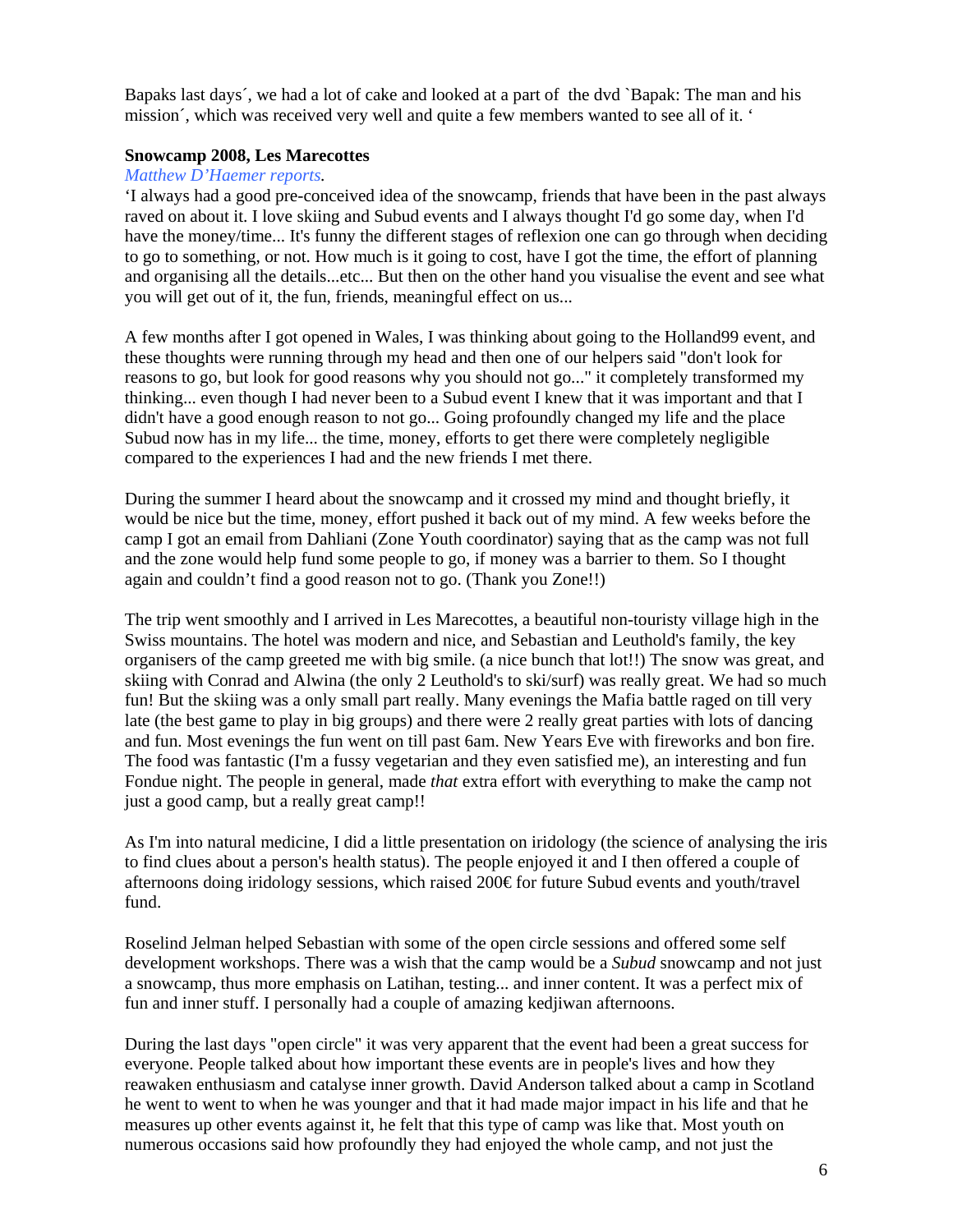partying side of it. Like with me in Holland99 and Big2002 these events have major impacts on my life and the development of Subud, as a whole, is strongly influenced by this. We all agreed that it is very important to keep these camps alive, and to give the organisers the backing required to make it possible.

In conclusion: Subud events are more than cool holidays with quality Latihans, they can be transformative... they help reach critical momentum, they make us grow and they are crucial in the development of Subud. Our inner connected level is subtly higher and we allow ourselves to be closer to the state we really want to be in all the time.'

### **Meeting of national youth coordinators, 16 – 20 April, Tirrenia, Italy**

Simultaneous and sometimes integrating with the zonal meeting, the national youth coordinators met. The meeting was attended by Rhyana Blakeley- Co International youth coordinator, Daliani Drejza- Zone3 youth coordinator, Salman Rogers- Co British youth coordinator, Hallim Korzybski – France, Maryse Lorot- Spain, Celia Seco- Portugal, Regina Rodenburg- Netherlands.

## *From the report of Rhyana Blakeley.*

'Over the past two years the national youth coordinators have changed meaning that the team has also changed, there was almost a completely different team for the past three meetings. This has meant that we have ended up covering the same ground each time we met and not really moving forward.

The first topic to be discussed was: what is Subud youth for? It was observed that the gap in the age-distribution of the members is less in countries with a youth caring culture. The mention of three groups came up: Subud children, Subud teenagers and newly opened young members. There was the feeling that Subud children should have a different coordinator as their practical needs and tastes are very different. It is important for Subud parents to bring their childeren into the Subud family and communicate with them about Subud. National congresses should be open to families, and appealing to young members. For newly opened young members it is very important to meet with their Subud peers, so that they can keep in touch with their inner until the latihan is stronger within them. In this way they feel less like an alien when they spend time with other young Subud members, who may share their outer lifestyles and also share their Subud life. In that respect youth coordinators are often working in a helper role, where youth would come to them with both personal and Subud problems. It is really important that youth coordinators work closely with the national helpers feeding back what they are told, and also given support from both the national helpers or their local group helpers

Subud youth activities can be a great introduction to non Subud friends. In Subud Britain it is a big part of their youth culture that if a friend is interested in Subud they are taken to a youth weekend. This results in many more openings in a year than in other countries in the zone. But it also brought up that in some cases established Subud youth can be very exclusive, in terms of language and also because of the fact that they know each other well. For the next congress it is planned to have a young member at the registration desk to greet new young members. But also youth coordinators need to be aware of those who are being left out at meetings. It might help to have a buddy system for foreign youth, to overcome language problems and social hesitations. For international contacts also the idea of couch surfing was proposed, where people can travel around and stay at each other houses. With the help of the International Youth Travel Fund youth activities and participation in projects in another country could be stimulated. Profit of the new publication of Bennett's book will go to the youth travel fund. It was proposed to create a zone three youth facebook group.

Most of the functions in Subud are done by older members. The young members are aware of this, but they often find meetings boring. Together we should try to make more room for young